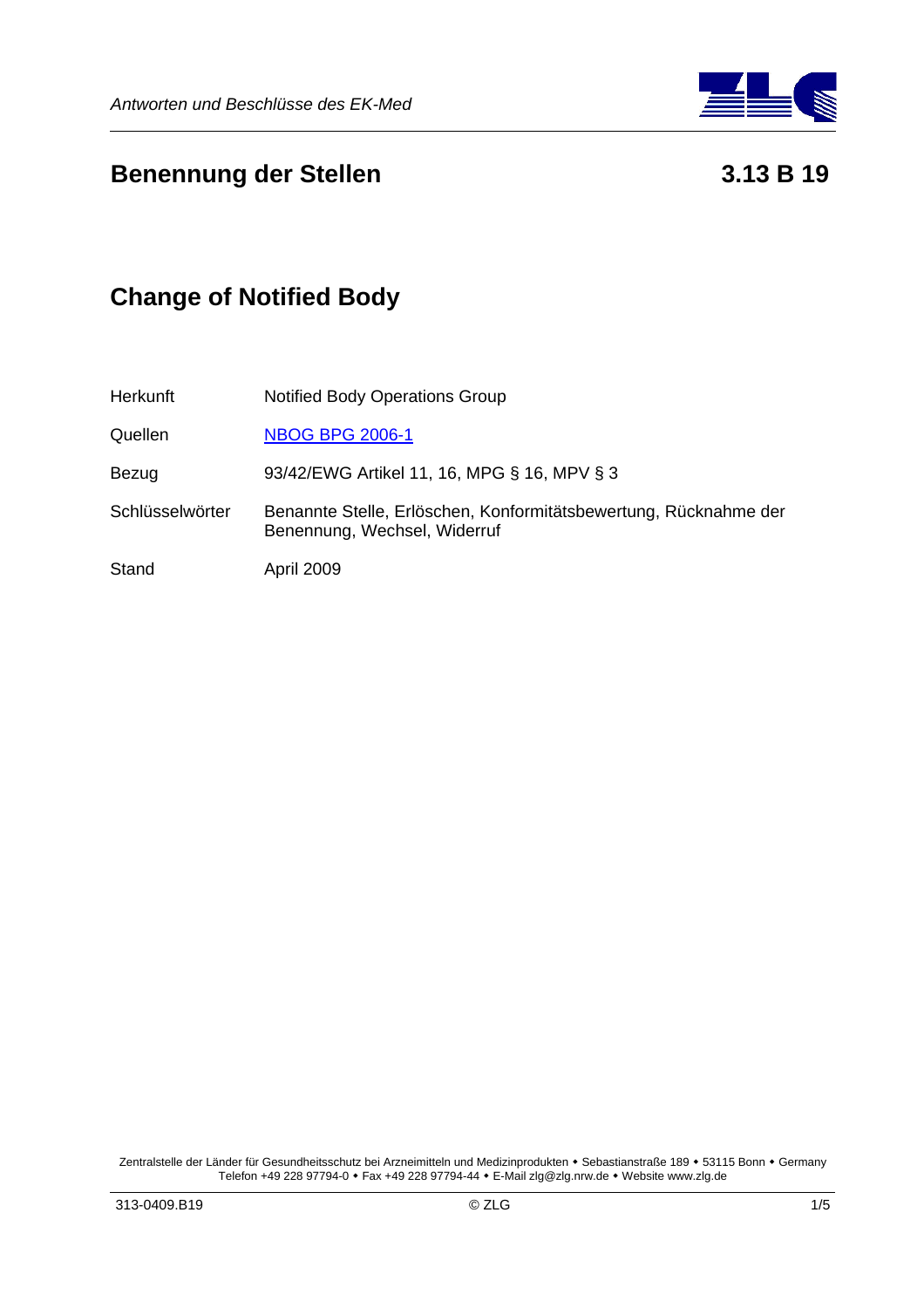



# **Change of Notified Body**

### **Introduction**

This document aims to provide manufacturers, Notified Bodies and Competent Authorities with guidance on the procedures that need to be taken into account when there is a change in the manufacturer's Notified Body. Changes can be as a voluntary change by the manufacturer or an enforced change as a result of the Notified Body no longer being able or willing to provide a service. Such situations should normally be included in the contract between the Notified Body and manufacturer.

The document is intended:

- to set up good practices of a manufacturer transfer from one Notified Body (NB) to another;
- to clarify the actions that need to be undertaken by the relevant parties (e.g. manufacturers, previous Notified Bodies, new Notified Bodies and, if relevant, Competent Authorities);
- to clarify issues relating to labeling and Notified Body number.

## **Background**

The manufacturer has to assure that medical devices are placed on the market only if

- a) they meet the essential requirements according to the relevant Directive(s)
- b) a required conformity assessment procedure has been followed.

The manufacturer confirms the fulfillment of both requirements by affixing the CE marking to the products and drawing up a Declaration of Conformity covering the specified product(s) according to the requirements of the relevant Directive(s). If the conformity assessment procedure requires the intervention of a Notified Body then the identification number of the NB involved is included with the CE marking of the relevant devices. This kind of marking may cause problems in the case where the NB which has carried out the conformity assessment procedure and whose identification number is affixed to the medical device is no longer available for the surveillance required by the Directive. This particularly applies to quality system assessment procedures.

Two cases have to be distinguished:

1. "Voluntary" change

The manufacturer (applicant) parts with the NB although the NB is able to continue to provide its service, or the NB parts with the manufacturer although he continues to produce the devices the NB has certified (**dissolution of service agreement**).

2. "Enforced/Involuntary" (unintended) change

The NB is no longer able or authorized to offer its service, either completely or partly (**breakdown of NB**).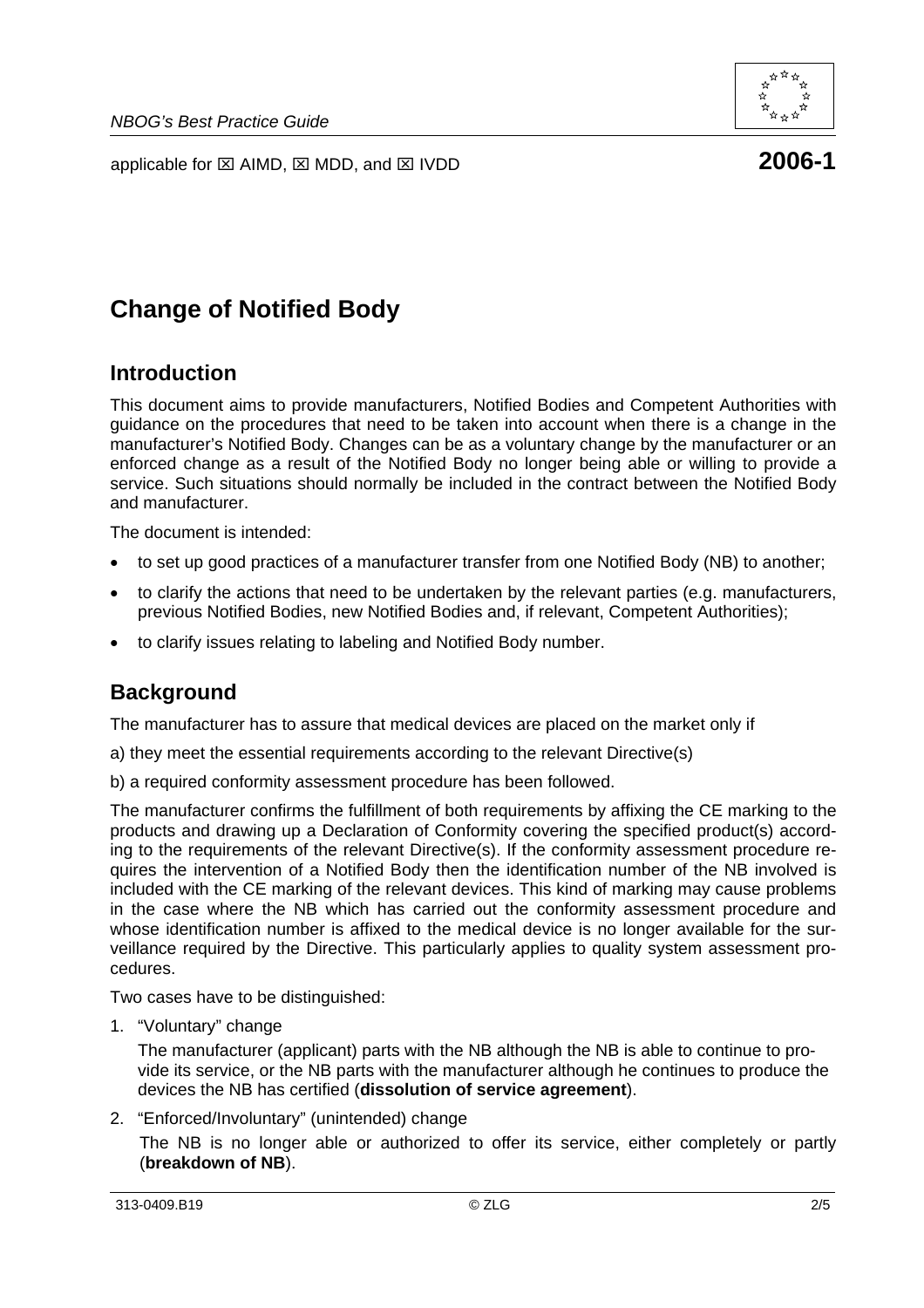According to the New Approach Guide the manufacturer is free to choose the Notified Body. However during the certification cycle cases may occur where a manufacturer chooses or has to transfer from a Notified Body to another one. There are no provisions in the relevant Directives nor is there detailed information on how to proceed in such cases.

### **Case 1 'Voluntary' change**

In these cases, the contractual partners (manufacturer and NB) have to agree upon the date until which the medical devices will be placed on the market under the terms of the contract with this NB. The change of Notified Body should not be linked to a diverging interpretation on a specific conformity or regulation issue.

Once this date has been reached, the manufacturer is only allowed to place devices on the market after a new conformity assessment procedure has been carried out by a new NB. The new NB should take account of the available results of tests and audits of the former NB within the new conformity assessment procedure for which it is responsible. For QS Annexes if there is valid certification and all documentation indicates that an established quality system is in place and in operation then the new NB may issue certification without performing an audit. Similarly for design and type examinations if there is valid certification and all documentation is in order there may be no need for the 'new' NB to undertake a technical review until the next renewal. However if the documentation identifies ongoing existing concerns then these should be fully addressed prior to issue of any new certification. In these situations some form of 'transfer' audit may be justified. Similarly if a QS surveillance audit has not been undertaken within the routine timescales as laid down by the 'new' NB then they should undertake an audit as soon as possible.

Under Directives the manufacturer is not allowed to lodge a parallel application for a certain product with another NB (e.g. Annex II, 3.1 of the MDD). Therefore, the modalities of the change have to be defined clearly and unequivocally between the parties in a contract. It is essential to relieve the old NB from the obligation to confidentiality in order to allow a direct contact between old and new NB.

In particular, the following aspects should be covered:

Date of invalidity of existing certificates, e.g.

Concerning the production of the devices, the existing certificates No. … become void at … (at the latest with the day of issue of a certificate by the new NB).

The certificates are valid for the devices, which have already been produced.

• Duties to inform, e.g.

The manufacturer will inform the NB of the dates when the placing on the market of these devices has been completed.

The manufacturer commits himself to submit a copy of the certificate(s) of the new NB to the former NB.

The manufacturer has to take care of any necessary notifications of change to the authorities.

Relevant information should be provided on request to the new Notified Body by the Manufacturer and previous Notified Body (e.g. Technical information, Notified Body reports including non conformities, corrective actions etc.).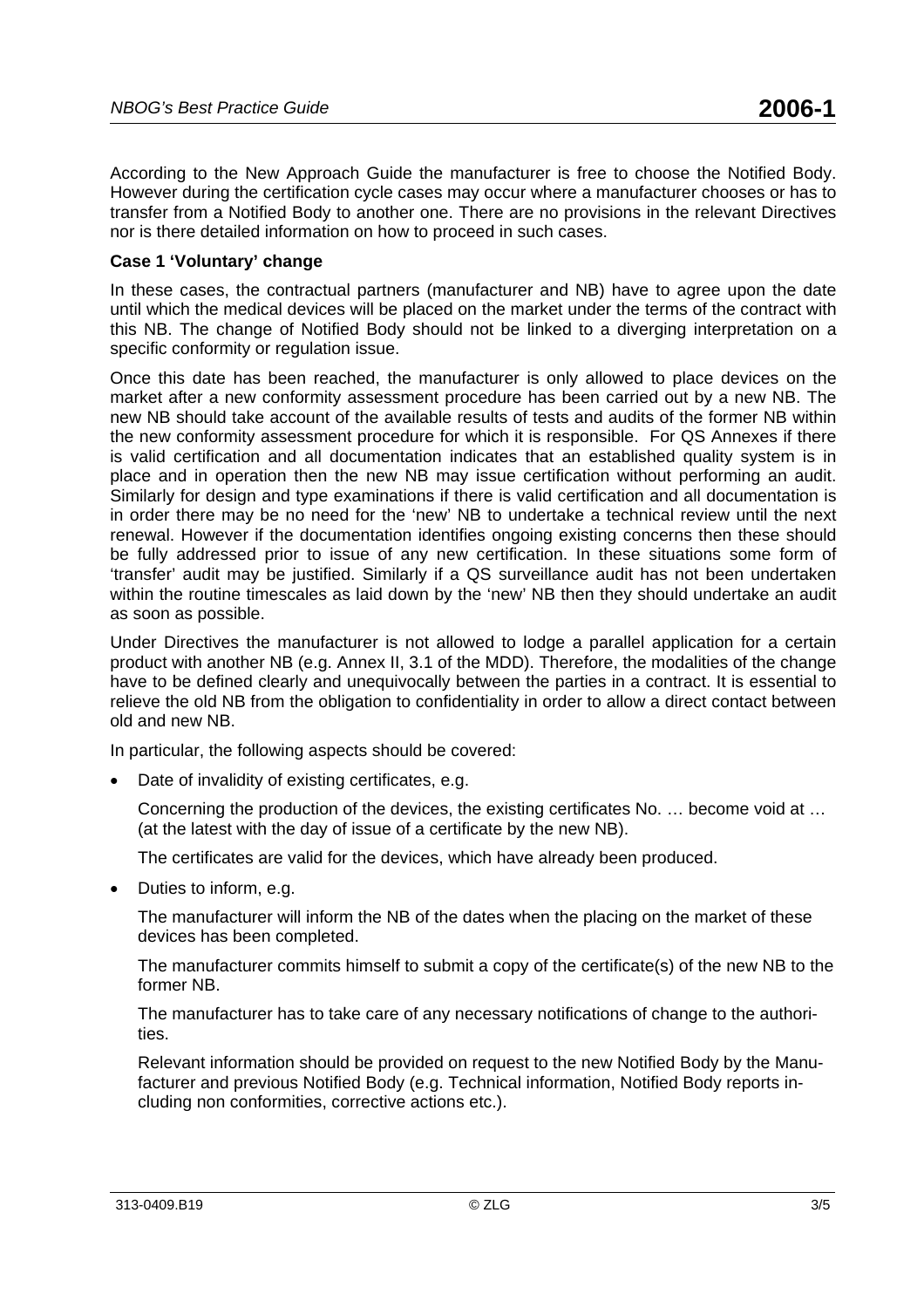• Duties to label, e.g.

The manufacturer will need to liaise closely with the new NB and the previous NB to agree to the extent that any old labeling (containing the old NB's number) can be used.<sup>1</sup> This applies as well to the use of the identification number in brochures and promotional materials.

• Responsibilities, e.g.

With the date of issue of the certificate the new NB assumes full responsibility for all their conformity assessment tasks including those resulting from the change (e.g. contract, conditions of certification procedure).

The timely surveillance of the quality system belongs to the tasks of the new NB.

• Property rights, e.g.

The documents submitted and generated for the execution of the conformity assessment procedure remain the property of the previous NB.

• Regulations of costs, e.g.

Costs incurring to the former NB due to requests after the expiration of the contract have to be borne by the manufacturer.

The change in the labeling has to be fixed to a specific production or batch number and has to be documented.

In certain circumstances the 'old' NB may not be co-operative and/or relations are poor between them and the manufacturer wishing to change. In such cases the 'new' NB will need to review all available documentation and decide on whether an audit is undertaken.

#### **Case 2 "Enforced" change**

The notification expires if a NB ceases its activities due to withdrawal of designation by the Designating Authority (partly or completely) or voluntarily abandons its designation (partly or completely). The same applies to liquidation. In these latter cases the NB is obliged to notify the Designating Authority immediately. As a consequence of the expiration as well as the withdrawal or the cancellation of the designation the NB is no longer able to fulfill its obligations for the surveillance of existing certificates. As described in chapter 6.2.2 of the "Blue Guide" [1] "the withdrawal of a notification does not affect certificates issued by the Notified Body until such time as demonstration can be made that the certificates should be withdrawn". However if dedesignation by the DA was as a result of inadequate audits by the NB then the Competent Authority should review the impact on the NB certifications and take any necessary action to ensure the safety of the devices being placed on the market

The Competent Authority also has to take appropriate steps to ensure that another NB is taking over the tasks and – depending on the nature of the de-designation – to ensure that appropriate transfer measures are taken as well as time limits kept. The previous NB should2 provide all relevant information and materials to the manufacturer's new NB to ensure a smooth transfer of the responsibilities for the conformity assessment.

In the above mentioned cases CAs may allow the manufacturer to place devices on the market for a certain time with the identification number of the previous NB although this NB does not offer its service any longer or is no longer existent.

<sup>&</sup>lt;sup>1</sup> The transition period should not exceed 6 months. In justified cases this period may be prolonged.

<sup>2</sup> There might be stricter obligations due to national laws